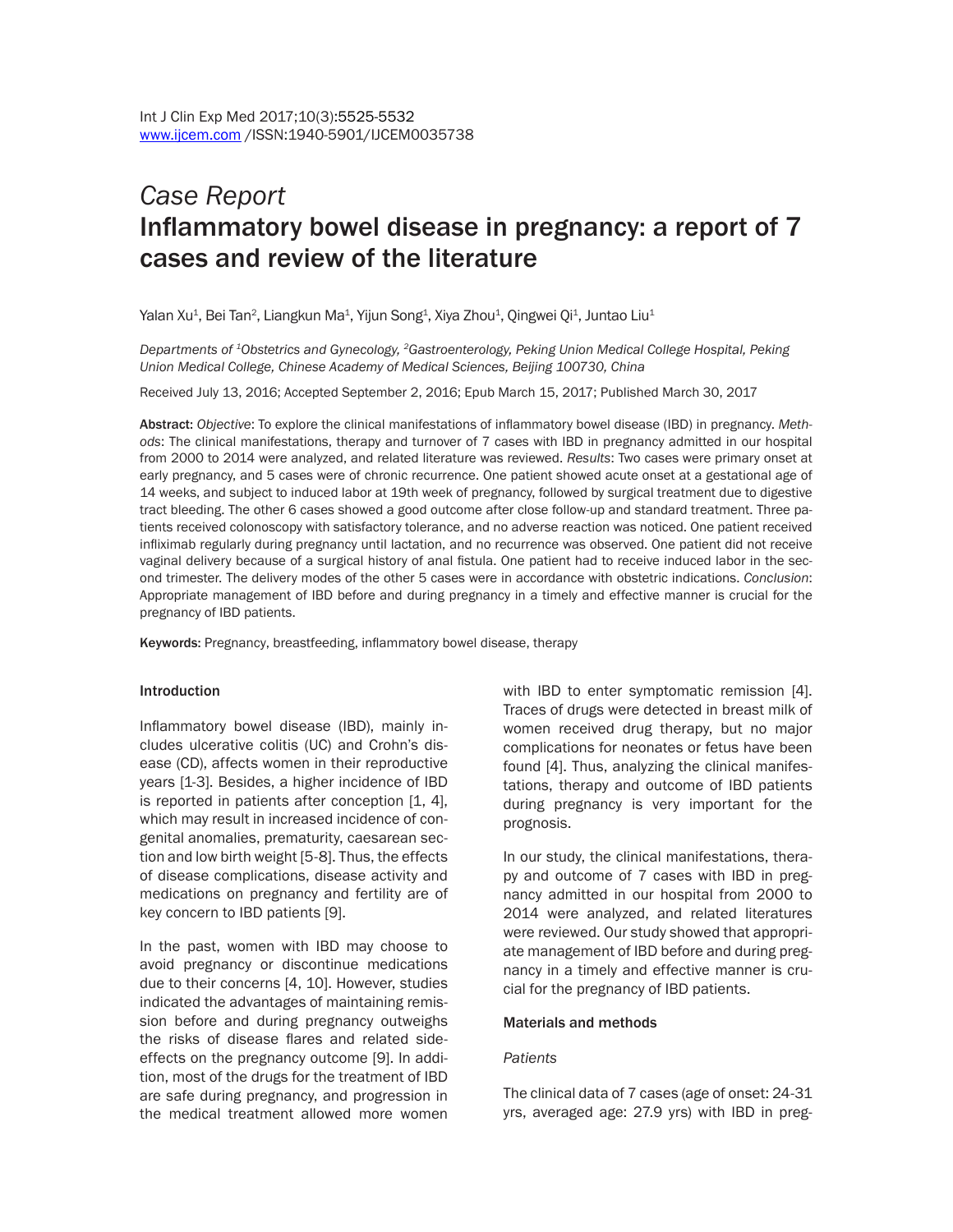| Case         | Age |           | Diagnosis Clinical stage                                     | Affected site<br>(s)                  | Clinical manifestation                                                  | Time of final<br>diagnosis | Course of<br>disease |
|--------------|-----|-----------|--------------------------------------------------------------|---------------------------------------|-------------------------------------------------------------------------|----------------------------|----------------------|
| $\mathbf{1}$ | 34  | UC        | Chronic recurrent<br>Whole colon<br>Moderate active stage    | Whole colon                           | Diarrhea<br>Bloody purulent stool<br>Fever                              | Progestation               | 10 years             |
| 2            | 30  | <b>CD</b> | Chronic recurrent<br>lleocolon<br>Moderate active stage      | Whole colon<br><b>Terminal ileum</b>  | Diarrhea<br>Abdominal pain<br>Bloody purulent stool<br>Fever            | Progestation               | 4 years              |
| 3            | 30  | UC        | Primary onset<br>Whole colon<br>Severe active stage          | Whole colon<br>Rectum                 | Bloody purulent stool<br>Fever                                          | 14th week<br>of pregnancy  | 1 month              |
| 4            | 32  | <b>UC</b> | Primary onset<br>Left hemicolon<br>Moderate active stage     | Sigmoid colon<br>Rectum               | Diarrhea<br>Abdominal pain<br>Bloody purulent stool<br>Fever            | 9th week of<br>pregnancy   | 2 month              |
| 5            | 37  | <b>CD</b> | Chronic recurrent<br>Ileocolon<br>Moderate active stage      | Whole colon<br>Rectum<br><b>Ileum</b> | Diarrhea<br>Abdominal pain<br>Crissum polyrrhea<br>Difficult defecation | Progestation               | 11 years             |
| 6            | 29  | UC        | Chronic recurrent<br>Left hemicolon<br>Moderate active stage | Left hemicolon Diarrhea               | Abdominal pain<br>Bloody purulent stool<br>Hematochezia                 | Progestation               | 2 years              |
| 7            | 32  | UC        | Chronic recurrent<br>Left hemicolon<br>Light active stage    | Sigmoid colon<br>Rectum               | Diarrhea<br>Bloody purulent stool<br>Fever                              | Progestation               | 1 year               |

Table 1. General conditions and clinical data of 7 cases in pregnancy

nancy admitted in Peking Union Medical College Hospital from January 2000 to December 2014 were obtained, and related literature was reviewed. The case history, clinical symptoms, laboratory examination, results of colonoscopy and biopsy, therapy, pregnancy outcome and follow up were recorded for each patient. Written informed consent was obtained from each patient. This study was approved by the Ethical Committee of Peking Union Medical College Hospital.

# *Methods*

The general conditions, clinical manifestations, therapy, pregnancy outcome and prognosis of 7 cases were analyzed, and related literature was reviewed. The diagnosis of IBD was carried out according to the previous description [11]. The severity of IBD was categorized according to the endoscope score. The activity of UC was evaluated according to the Mayo endoscopic subscore system [12]: 0 score, normal or no active lesions; 1 score, mild conditions (e.g. slight erythema, decrease of vascular lake); 2

score, moderate conditions (e.g. obvious erythema, lack of vascular lake, erosion); and 3 score, severe conditions (spontaneous bleeding and formation of ulcer). Also, UC activity was evaluated according to the Truelove-Witts score system in clinical practice. The patient conditions were divided into three groups according to the frequency of diarrhea, presence of bloody stool, body temperature, pulse, hemoglobin and erythrocyte sedimentation rate. The CD activity index (CDAI) was evaluated according to the previous description. The conditions were divided into five categories, including response period (<150 score), active period (≥150 score), mild severity (150-219 score), moderate severity (225-450 score), and severe conditions (<450 score).

# **Results**

# *General conditions and clinical data*

The course of disease ranged from 1 month to 11 years (Table 1). Among these patients, 2 cases were primary onset at early pregnancy,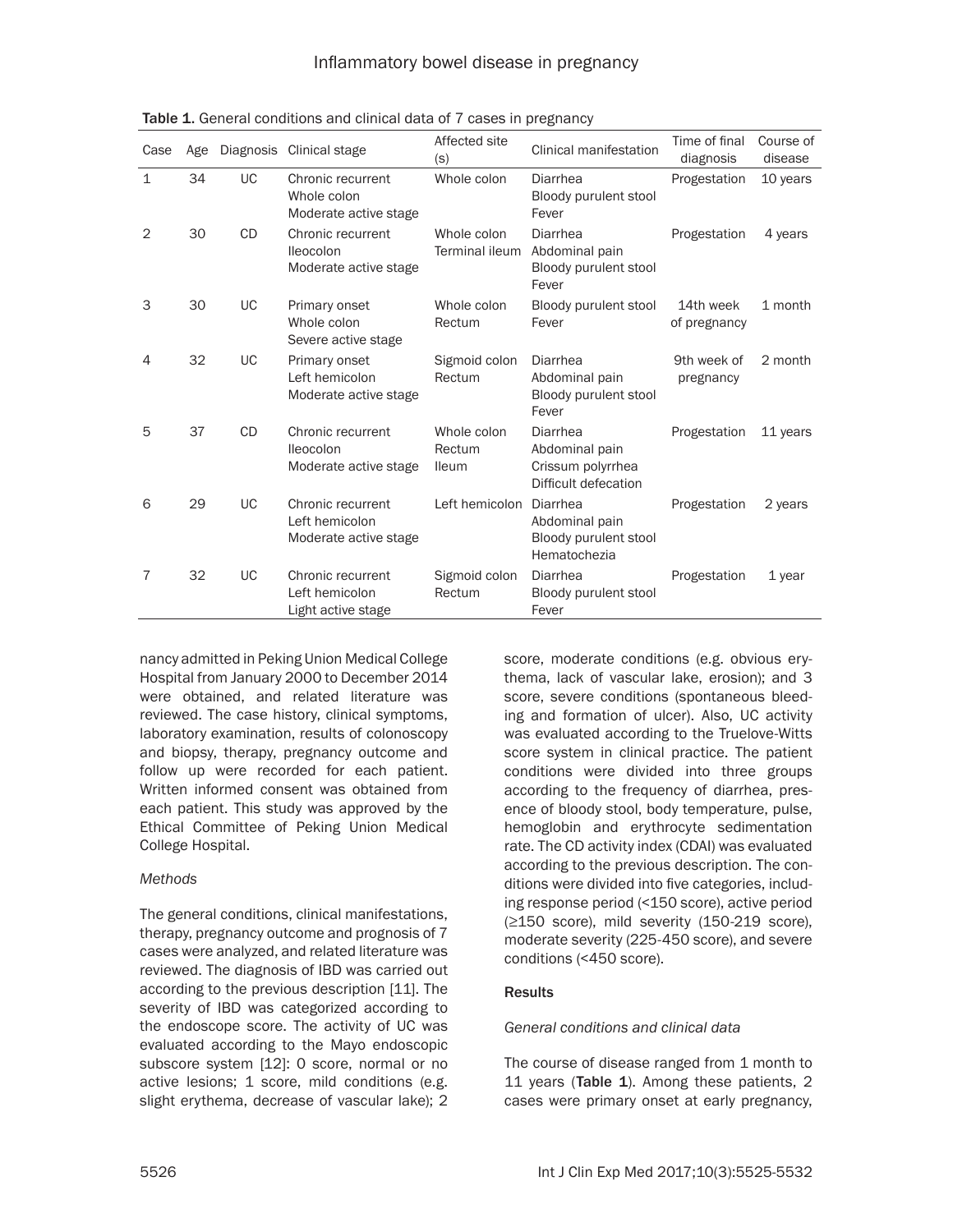| Case           | Body mass index<br>before pregnancy<br>(BMI>18.5) | Hemoglobin<br>$($ >110 g/L) | Seralbumin<br>$(35-55 g/L)$ | Serum iron<br>$(70-150)$<br>$\mu$ g/dl) | Total iron<br>binding capacity<br>(200-400 µg/dl) | Transferin<br>saturation<br>(25-35%) | Ferritin<br>14-336<br>ng/ml) | Folacin<br>( > 3)<br>pg/ml) | Vitamin B12<br>(180-914<br>ng/ml) |
|----------------|---------------------------------------------------|-----------------------------|-----------------------------|-----------------------------------------|---------------------------------------------------|--------------------------------------|------------------------------|-----------------------------|-----------------------------------|
| 1              | 18.3                                              | $66 - 101$                  | $29 - 32$                   | 62                                      | 209                                               | 30                                   | 80                           | 10                          | 898                               |
| $\overline{2}$ | 20.1                                              | 78~108                      | $31 - 35$                   | 65                                      | 215                                               | 32                                   | 94                           | 17                          | 765                               |
| 3              | 19.5                                              | $44 - 89$                   | $26 - 31$                   | 58                                      | 178                                               | 37                                   | 119                          | 26                          | 259                               |
| 4              | 23.5                                              | $93 - 105$                  | $29 - 35$                   | 60                                      | 194                                               | 35                                   | 248                          | 22                          | 710                               |
| 5              | 18.4                                              | $87 - 112$                  | $30 - 39$                   | 51                                      | 169                                               | 28                                   | 235                          | 19                          | 332                               |
| 6              | 21.2                                              | $89 - 108$                  | $30 - 34$                   | 54                                      | 188                                               | 31                                   | 228                          | 21                          | 376                               |
|                | 19.8                                              | $54 - 79$                   | $24 - 28$                   | 28                                      | 190                                               | 14                                   | 44                           |                             | 296                               |

Table 2. Nutritional state of 7 cases with IBD in pregnancy

among which one patient showed acute onset at a gestational age of 14 weeks, while the other showed onset a gestational age of 9 weeks. The other 5 cases were of chronic recurrence with a frequency of 1 to 5 times. The main clinical manifestations of the 7 cases were diarrhea, abdominal pain, bloody stool and fever. The enteroscopy findings were as follows: patients with UC showed diffuse inflammation in mucous membrane, multiple ulcer, erosion and pseudopolyp; patients with CD showed noncontinuous changes or segmental changes, inflammation, slabstone like hyperplasia, and microtubule ulceration. The pathological findings of patients with UC were featured by inflammation in mucous layer and submucosa, and crypt abscess, while patients with CD showed segmental inflammation, and non-caseous necrosis granuloma.

# *Nutritional state in pregnancy*

Among these patients, body mass index (BMI) before pregnancy in 2 cases were <18.5, another 5 cases had normal BMI. All the 7 cases had hypoproteinemia and iron deficiency anemia during pregnancy, of which 2 showed severe anemia, 4 with moderate anemia, and 1 with light anemia. All the 7 cases had no folacin and vitamin  $B_{12}$  deficiency (Table 2).

# *Morbid state before pregnancy and therapy of IBD during pregnancy*

Among the 7 cases, 5 were of chronic recurrence, and disease assessment was performed prior to conception. Pregnancy was prepared once the conditions were relieved. One patient terminated the medication upon pregnancy, and relapse was reported by the patient at a gestational age of 19 weeks featured by diarrhea, bloody purulent stool and hyperpyrexia. The conditions were severe according to the Truelove-Witts score. This patient received enteroscopy at a gestational age of 23 weeks, and the Mayoscore was 3. Hormone and biological therapy were refused by the patient. On this occasion, oral administration of mesalazine and enema therapy were used, and the disease was effectively controlled. The patient determined the medication during the lactation, and the disease relapsed 2 months after delivery, the disease was relieved after received sufficient hormone and mesalazine. The disease of the other 4 cases were controlled after close follow-up and standard treatment. Among the 4 patients, one received infliximab regularly during pregnancy until lactation, and no recurrence was observed (Table 3).

Among these patients, 2 cases were primary onset at early pregnancy. One patient showed acute onset at a gestational age of 14 weeks featured by bloody purulent stool and fever. This patient received enteroscopy a gestational age of 18 weeks, and was finally diagnosed with UC. She chose to receive induced-labor at a gestational age of 19 weeks. Afterwards, the patient showed progression of the disease, manifested as digestive tract bleeding and hemorrhagic shock. For the treatment, colonic branch embolization, fistula of ileum and pancolectomy under laparoscope were given. Enteroscopy findings in the recent 2 months indicated: inflammatory exudate, mucosal erosion, and crypt abscess. The Mayo score was 2. She received mesalazine and methylprednisolone and was advised to prepare for pregnancy after disease remission. The other patient showed onset a gestational age of 9 weeks, and was diagnosed with UC through enteroscopy performed at a gestational age of 19 weeks. The patient showed complete response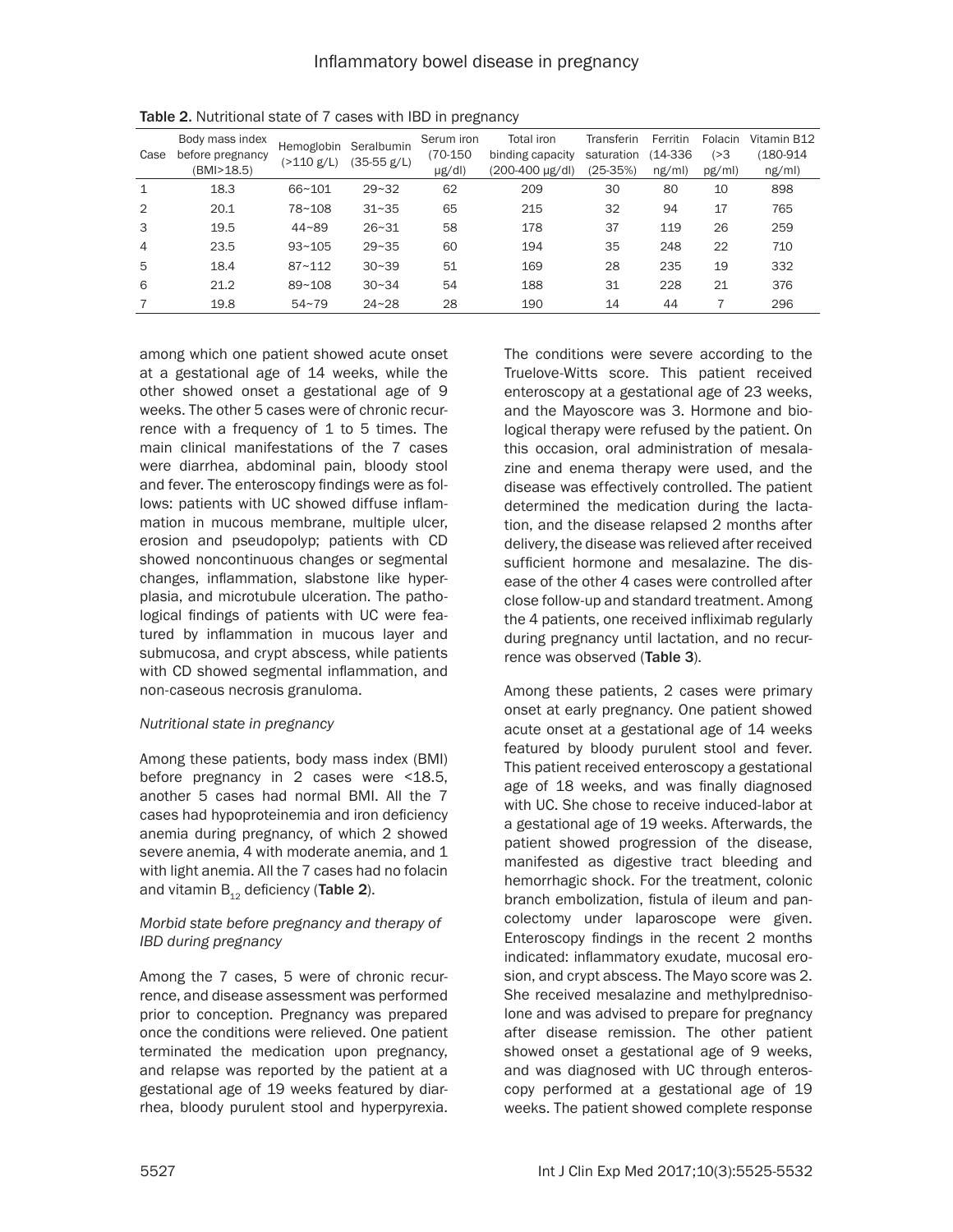# Inflammatory bowel disease in pregnancy

| Case | Disease<br>assessment be-<br>fore pregnancy   | Receiving opera-<br>tion or not before<br>pregnancy | Morbid state<br>during<br>pregnancy                                             | Medical treatment during pregnancy                                                                                                                                                                                                      | Effect of<br>medical<br>treatment | Receiving operation or<br>not during pregnancy                                                                  | Postpartum<br>recurrence<br>or not                           | Recent<br>treatment                  | Recent<br>disease<br>control |
|------|-----------------------------------------------|-----------------------------------------------------|---------------------------------------------------------------------------------|-----------------------------------------------------------------------------------------------------------------------------------------------------------------------------------------------------------------------------------------|-----------------------------------|-----------------------------------------------------------------------------------------------------------------|--------------------------------------------------------------|--------------------------------------|------------------------------|
|      | Remission                                     | Not                                                 | Controlled                                                                      | Blood transfusion, mesalazine, methylpred-<br>nisolone, sulfasalazine                                                                                                                                                                   | Satisfaction                      | Not                                                                                                             | Not                                                          | Mesalazine<br>Hormone                | Remission                    |
| 2    | Remission                                     | Anal fistulectomy                                   | Controlled                                                                      | Mesalazine                                                                                                                                                                                                                              | Satisfaction                      | Not                                                                                                             | Not                                                          | Mesalazine                           | Remission                    |
| 3    | Primary onset at<br>14th week of<br>pregnancy | Not                                                 | Lower gastrointes-<br>tinal hemorrhage,<br>hemorrhagic shock                    | Received enteroscopy at 18th week of<br>pregnancy, UC was final diagnosed, received<br>mesalazine and sufficient hormone after<br>induced labor                                                                                         | Poor                              | Selective embolization of<br>the colon, Laparoscopic<br>ileum stoma, total colon<br>resection under laparoscope |                                                              | Mesalazine<br>Enema, oral<br>hormone | Active                       |
| 4    | Primary onset<br>at 9th week of<br>pregnancy  | Not                                                 | Active                                                                          | Received enteroscopy at 19th week of<br>pregnancy, UC was final diagnosed, received<br>mesalazine and sulfasalazine                                                                                                                     | Satisfaction                      | Not                                                                                                             | Not                                                          | Mesalazine                           | Remission                    |
| 5    | Remission                                     | Not                                                 | Remission                                                                       | Received infliximab regularly                                                                                                                                                                                                           | Satisfaction                      | <b>Not</b>                                                                                                      | Not                                                          | Infliximab                           | Remission                    |
| 6    | Remission                                     | Not                                                 | Remission                                                                       | Mesalazine                                                                                                                                                                                                                              | Satisfaction                      | Not                                                                                                             | Not                                                          | Mesalazine                           | Remission                    |
|      | Remission                                     | Not                                                 | Self drug discon-<br>tinuance after<br>gravidity, and the<br>disease progressed | Received enteroscopy at 23 h week of<br>pregnancy, moderate active was assessed,<br>received blood transfusion, anti-infection.<br>Hormone and biological preparation was<br>advised, the patients refused, they received<br>mesalazine | Effective                         | Not                                                                                                             | Self drug dis-<br>continuance,<br>recurrence in<br>lactation | Mesalazine<br>Hormone                | Remission                    |

# Table 3. Morbid state before pregnancy, medical treatment and surgical treatment for patients with IBD during pregnancy

### Table 4. Treatment, pregnancy outcome and prognosis for patients with IBD during pregnancy

| Case           | Adverse reaction during<br>pregnancy                                                   | Treatment                                                                                                              | Mode of<br>delivery | Body weight of<br>neonatus(g) | Body length of<br>neonatus (cm) | Apgar score<br>of neonatus | Lactation                                                                 | Growth and develop-<br>ment of neonatus |
|----------------|----------------------------------------------------------------------------------------|------------------------------------------------------------------------------------------------------------------------|---------------------|-------------------------------|---------------------------------|----------------------------|---------------------------------------------------------------------------|-----------------------------------------|
| 1              | Severe anemia, hypoprotein-<br>emia, aura late abortion,<br>threatened premature labor | Blood transfusion, iron supplement,<br>nutritional support, fetal heart monitoring.<br>promoting fetal lung maturation | Cesarean<br>section | 2110 (SGA)                    | 45                              | 1'10<br>5'10               | Artificial feeding                                                        | Normal                                  |
| 2              | Moderate anemia, hypopro-<br>teinemia                                                  | Iron supplement, nutritional support,<br>maternal and child care                                                       | Cesarean<br>section | 2640                          | 48                              | 1'10<br>5'10               | Artificial feeding                                                        | Normal                                  |
| 3              | Primary UC, metaphase in-<br>duced labor, hypoproteinemia                              |                                                                                                                        |                     |                               |                                 |                            |                                                                           |                                         |
| $\overline{4}$ | Primary UC, mild anemia,<br>hypoproteinemia                                            | Iron supplement, nutritional support,<br>maternal and child care                                                       | Vaginal<br>delivery | 3050                          | 50                              | 1'10<br>5'10               | Breastfeeding for 10 months                                               | Normal                                  |
| 5              | Moderate anemia, hypopro-<br>teinemia                                                  | Iron supplement, nutritional support,<br>maternal and child care                                                       | Cesarean<br>section | 3200                          | 50                              | 1'10<br>5'10               | Artificial feeding                                                        | Normal                                  |
| 6              | Moderate anemia, hypopro-<br>teinemia                                                  | Iron supplement, nutritional support,<br>maternal and child care                                                       | Cesarean<br>section | 3100                          | 49                              | 1'10<br>5'10               | Artificial feeding                                                        | Normal                                  |
|                | Severe anemia, hypoprotein-<br>emia                                                    | Blood transfusion, iron supplement, nutri-<br>tional support, maternal and child care                                  | Vaginal<br>delivery | 3980                          | 51                              | 1'10<br>5'10               | Breastfeeding for 2 months, stop-<br>ping breastfeeding due to recurrence | Normal                                  |

Note: FGR: fetal growth restriction; SGA: small for gestation age infant.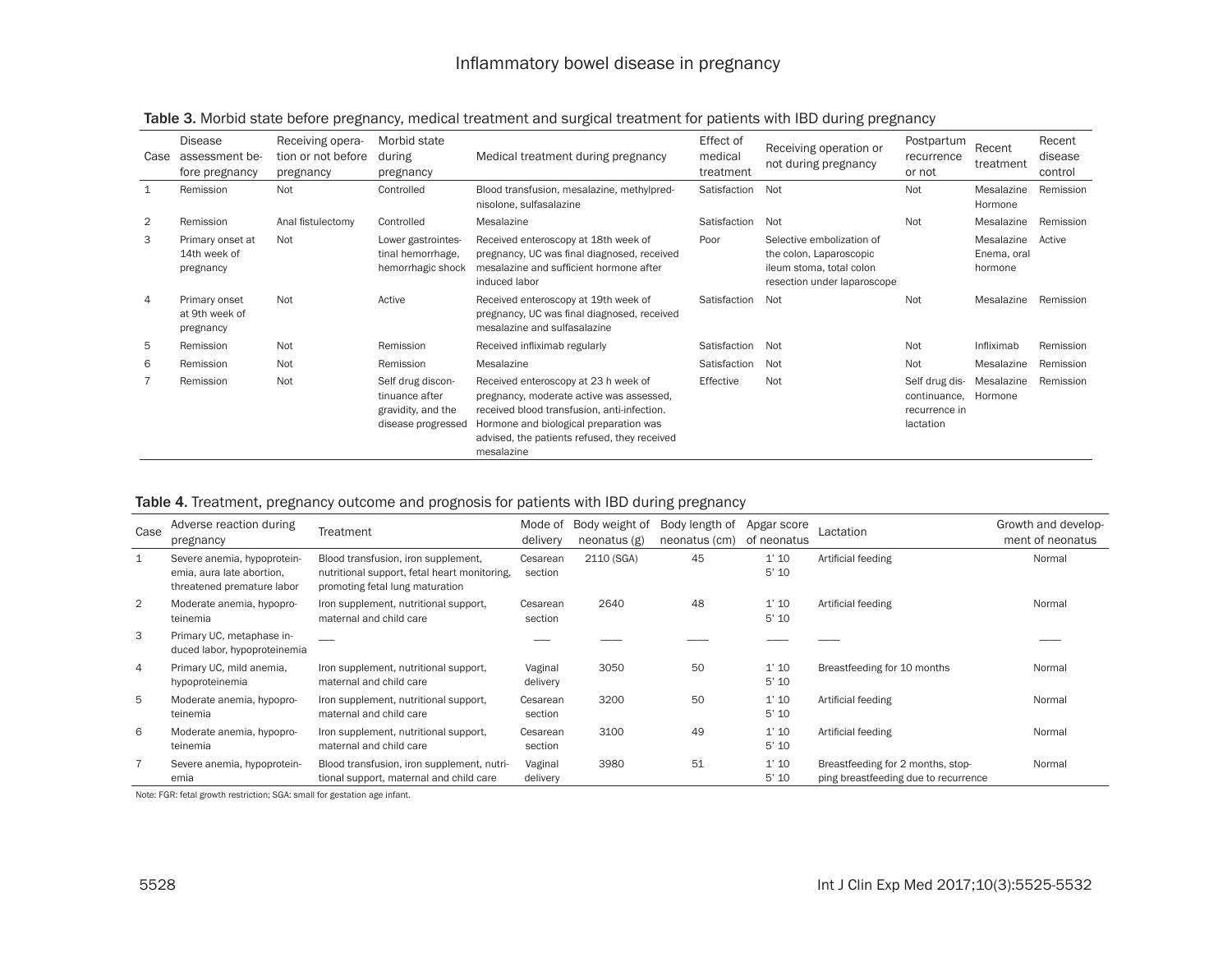after medication of mesalazine and sulfasalazine, and no recurrence was observed after delivery. Among the 7 cases, 3 received colonoscopy with satisfactory tolerance, and no adverse reaction was noticed.

### *Treatment, pregnancy outcome and prognosis*

All the 7 cases had hypoproteinemia, among which 2 received blood transfusion during pregnancy due to severe anemia. The other 5 cases had mild or moderate anemia, and iron supplement and nutritional support were given accordingly. One patient received oxygen inhalation, inhibition of uterine contraction, and promoting fetal lung maturation due to advanced threatened abortion a gestational age of 26 weeks, and threatened premature labor a gestational age of 33 weeks. One patient chose cesarean delivery because of a surgical history of anal fistula. The delivery modes of the other 5 cases were in accordance with obstetric indications. One newborn was small for gestational age (SGA), and the other 5 were showed normal body weight and height. The growth and development of 6 cases were normal after one year follow up. Two patients chose breast-feeding, and four chose artificial feeding due to the fear of drug effects (Table 4).

# **Discussion**

Genetic or environmental factors (such as diet, smoking and life style) play an important role in the pathogenesis of IBD [13-16]. Compared with northern Europe, USA and other Westernized countries, the incidence of IBD are much lower in Asia [17, 18]. However, its incidence have increased in some Asian countries in recent years [13]. In China, more and more IBD cases have been reported in the recent years, and the increased incidence might be due to the environmental and/or genetic factors [14, 19]. The activity of IBD could affect pregnancy outcome, the pregnancy outcome could also lead to the recurrence and aggravation of IBD [4]. Thus, treatment and diagnosis of IBD patients during pregnancy is very important.

Colonoscopy play a central role in the diagnosis and therapy of IBD [20]. While safety of colonoscopy during pregnancy remained controversial [21]. About 20,000 females annually experience safe colonoscopy during pregnancy worldwide [21]. Generally, colonoscopy are considered to be safe during pregnancy with no evidence of adverse outcome, however, it should be reserved for strong indications and should be done in the second trimester whenever possible [22, 23]. To avoid vena cava compression, pregnant patients should be placed in left lateral position before, during and after colonoscopy [22]. In our study, three patients received colonoscopy at a gestational age of 18, 19 and 23 weeks respectively, with satisfactory tolerance, and no adverse reaction was noticed.

Pregnancy might affect the natural course of IBD, and the primary onset at pregnancy is usually severe and life-threatening [22, 24]. Abramson *et al*. reported that in 5 primary onset UC cases during pregnancy, in which 4 died of outbreak of disease after delivery or abortion [24]. In our study, 2 cases were primary onset at early pregnancy. One patient received enteroscopy at a gestational age of 18 weeks, and was diagnosed with severe UC. Then, the patient subjected to induced labor at a gestational age of 19 weeks, followed by pancolectomy due to digestive tract bleeding and hemorrhagic shock. In contrast, the other patient with UC received mesalazine and sulfasalazine showed complete response after treatment, and no recurrence was observed. The difference of outcome in the two patients may be related to the the deterioration of UC by induced labor.

Breastfeeding has many beneficial effects on child health, and it is recommended as the primary nutrition form for infants [25]. Studies showed that breastfeeding could not increase the risk of IBD flare and may even has a protective effect against disease relapse in the postpartum period [26, 27]. Kane *et al*. reported an increased rate of disease flare in women who breastfed, which was attributed to discontinuation of medication [28]. In our study, one patient were self drug discontinuance after gravidity, and the disease relapsed at 19th week of pregnancy. The disease in the other 4 cases were controlled after close follow-up and standard treatment.

Women with IBD could increase the risk of adverse pregnancy outcome, which depended on the disease severity [22]. In our study, one newborn was SGA, and the remaining 5 were of normal gestational age. The growth and development of 6 cases were normal after one year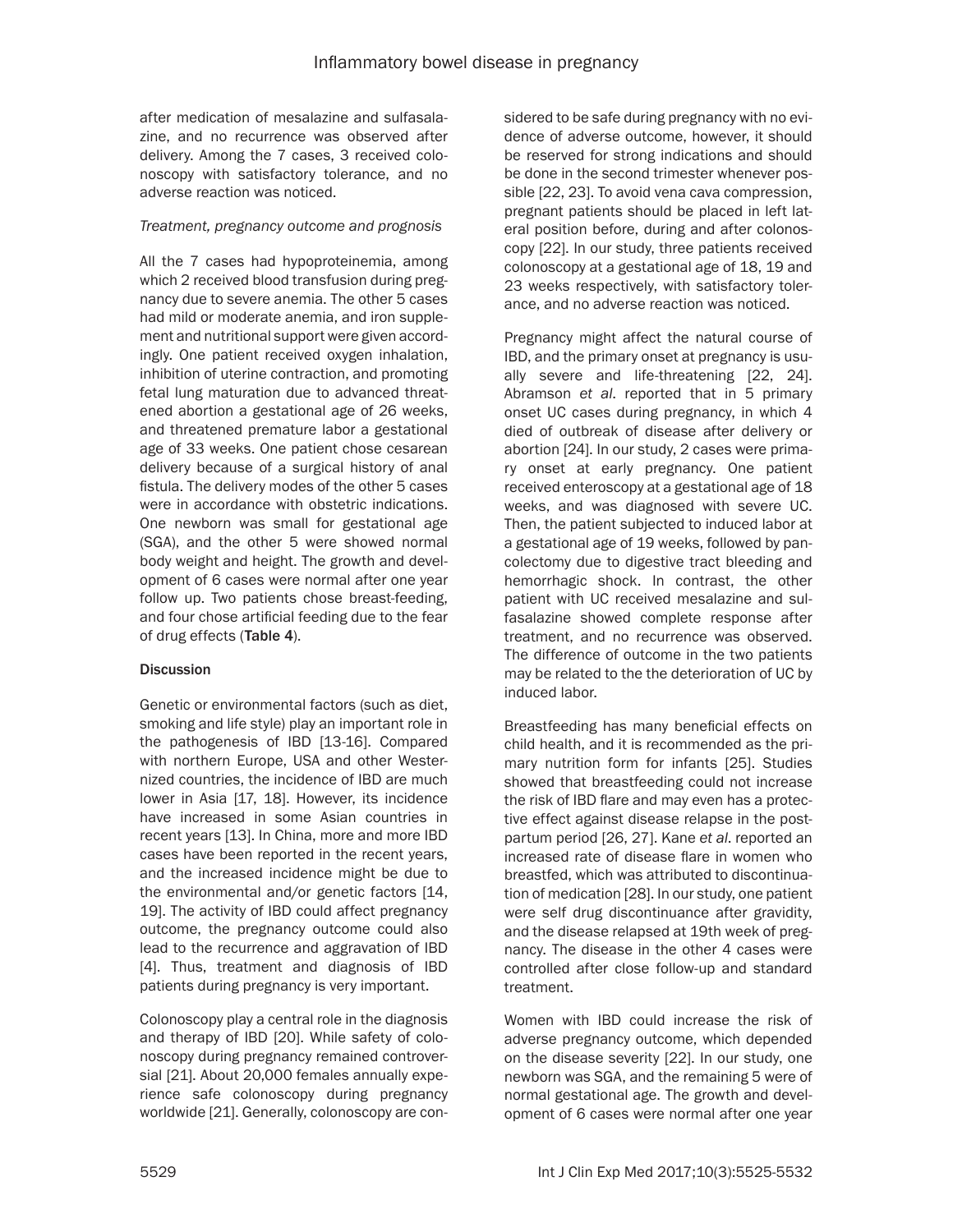follow up. Our results may be related with the small cases.

The treatment of IBD during pregnancy includes nutritional support, medication and surgery [22]. Acute flares during pregnancy has a high risk of adverse outcome, and appropriate treatment should be performed in those patients. Most drugs used for the treatment of IBD is low risk during pregnancy, while thalidomide and methotrexate are contraindicated. Nutritional deficiencies such as vitamin  $B_{12}$ , folate, vitamin D and iron should be evaluated and treated as required. Surgery is required in approximately 70-80% of patients with CD and 30-40% of patients with UC [29-31]. Surgery is relatively safe but there is some limitations such as spontaneous abortion when operation in the first trimester and preterm labor in the third trimester [30]. Surgical procedures included hemicolectomy, proctocolectomy, ileostomy, and segmental resection. To our best knowledge, the choice of surgery is depend on the age, nutrition and disease conditions, complications, as well as the length of mesoileum and blood vessel distribution. Currently, the ileostomy is generally preferred after primary anastomosis, to decrease the risk of postoperative complications [22].

The mode of delivery should primarily be dictated by obstetric indications, but it should be combined with the colorectal surgeon to avoid the post partum sphincter impairment [22, 32, 33]. Most patients with IBD can deliver vaginally, but caesarean section should be performed if the obstetric risk is increased for other reasons [22, 34]. Indications for caesarean section are in patients with active perineal disease or in cases after ileal pouch anal anastomosis (IPAA) [35-37], which could avoid the risk of anal sphincter injury or worsening of perianal disease [38]. In our study, one patient selected caesarean section because of the risk of anal sphincter damage. The delivery modes of the other 5 cases were in accordance with obstetric indications.

In conclusion, the activity of IBD could affect pregnancy outcome, the pregnancy outcome could also lead to the recurrence and progression of IBD. Colonoscopy are considered to be safe during pregnancy with no evidence of adverse events. Most patients with IBD can deliver vaginally, but caesarean section should

be performed in patients with active perineal disease or in cases after IPAA.

### Acknowledgements

This study was supported by the National Natural Scientific Foundation (No. 81270717, and No. 81490743).

# Disclosure of conflict of interest

None.

### Authors' contribution

Xu Y wrote the manuscript; Tian B, Ma L, and Qian J did the data collection; Song Y, Zhou X and Qi Q did the data analysis; Liu J revised the manuscript.

Address correspondence to: Dr. Juntao Liu, Department of Obstetrics and Gynecology, Peking Union Medical College Hospital, Peking Union Medical College, Chinese Academy of Medical Sciences, No. 1, Shuaifu Garden, Dongcheng District, Beijing 100730, China. Tel: +86-10-6529- 6228; E-mail: [tao\\_aul@hotmail.com](mailto:tao_aul@hotmail.com)

### References

- [1] Andres PG and Friedman LS. Epidemiology and the natural course of inflammatory bowel disease. Gastroenterol Clin North Am 1999; 28: 255-81.
- [2] Mountifield R, Bampton P, Prosser R, Muller K and Andrews JM. Fear and fertility in inflammatory bowel disease: a mismatch of perception and reality affects family planning decisions. Inflamm Bowel Dis 2009; 15: 720-5.
- [3] Zelinkova Z, Baars J, Markus T, Looman C, Kuipers E and Van Der Woude C. Female perception of the quality of life differs from male inflammatory bowel disease patients. Gut 2007; 39: A145.
- [4] Habal F and Huang V. Review article: a decision-making algorithm for the management of pregnancy in the inflammatory bowel disease patient. Aliment Pharmacol Ther 2012; 35: 501-15.
- [5] Cornish J, Tan E, Teare J, Teoh TG, Rai R, Clark SK, Tekkis PP. A meta-analysis on the influence of inflammatory bowel disease on pregnancy. Gut 2007; 56: 830-7.
- [6] Mahadevan U, Sandborn WJ, Li DK, Hakimian S, Kane S and Corley DA. Pregnancy outcomes in women with inflammatory bowel disease: a large community-based study from Northern California. Gastroenterology 2007; 133: 1106- 12.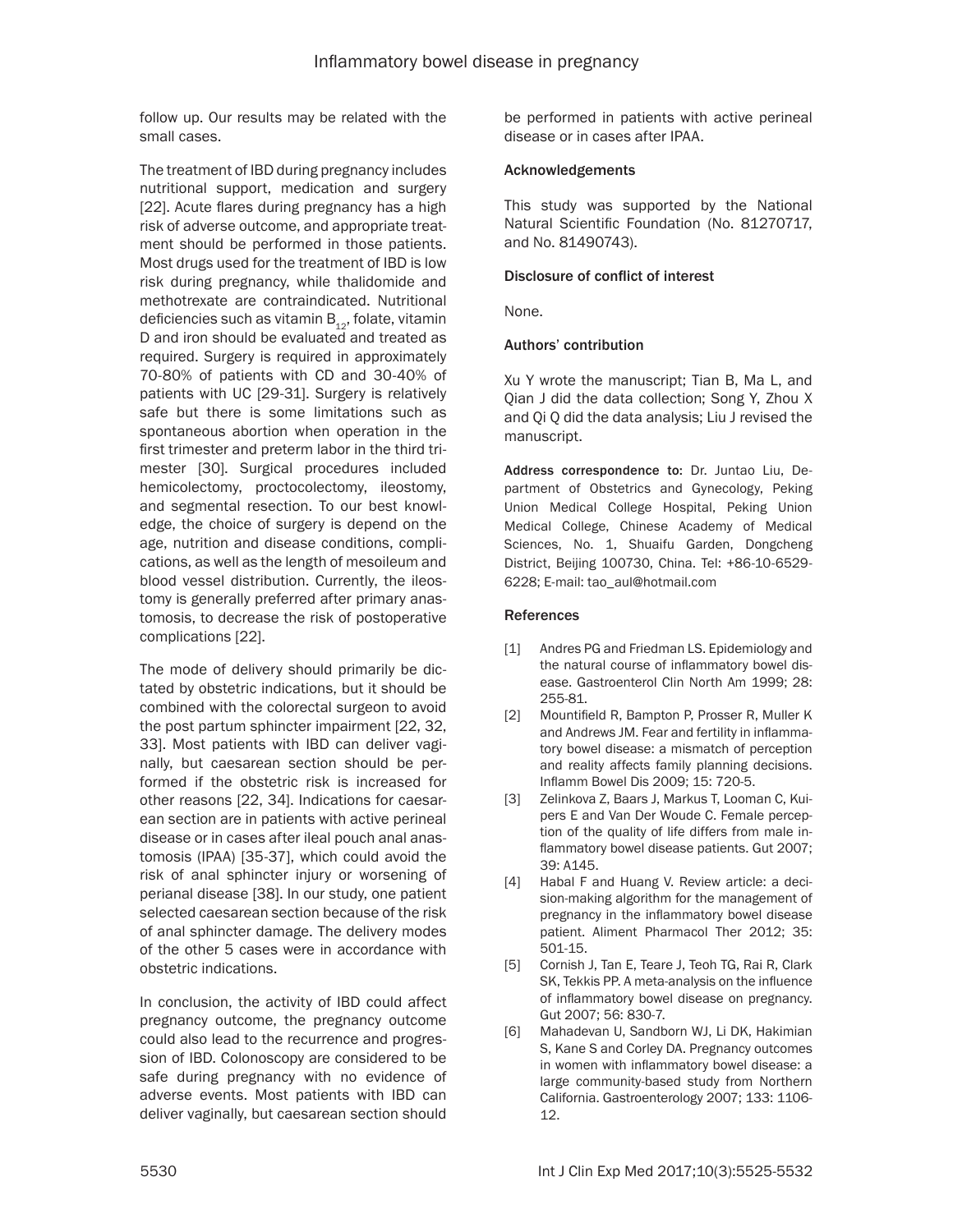- [7] Norgard B, Puho E, Pedersen L, Czeizel AE and Sorensen HT. Risk of congenital abnormalities in children born to women with ulcerative colitis: a population-based, case-control study. Am J Gastroenterol 2003; 98: 2006-10.
- [8] Dominitz JA, Young JC and Boyko EJ. Outcomes of infants born to mothers with inflammatory bowel disease: a population-based cohort study. Am J Gastroenterol 2002; 97: 641-8.
- [9] Mountifield R, Prosser R, Bampton P, Muller K and Andrews J. Pregnancy and IBD treatment: this challenging interplay from a patients' perspective. J Crohns Colitis 2010; 4: 176-82.
- [10] Baird DD, Narendranathan M and Sandler RS. Increased risk of preterm birth for women with inflammatory bowel disease. Gastroenterology 1990; 99: 987-94.
- [11] Larsen S, Bendtzen K and Nielsen OH. Extraintestinal manifestations of inflammatory bowel disease: epidemiology, diagnosis, and management. Ann Med 2010; 42: 97-114.
- [12] de Chambrun GP, Peyrin-Biroulet L, Lémann M and Colombel JF. Clinical implications of mucosal healing for the management of IBD. Nat Rev Gastroenterol Hepatol 2010; 7: 15-29.
- [13] Kwan LY and Mahadevan U. Inflammatory bowel disease and pregnancy: an update. Expert Rev Clin Immunol 2010; 6: 643-57.
- [14] Wang Y and Ouyang Q. Ulcerative colitis in China: retrospective analysis of 3100 hospitalized patients. J Gastroenterol Hepatol 2007; 22: 1450-5.
- [15] Orholm M, Binder V, Sørensen T, Rasmussen L and Kyvik K. Concordance of inflammatory bowel disease among Danish twins: results of a nationwide study. Scand J Gastroenterol 2000; 35: 1075-81.
- [16] Tysk C, Lindberg E, Järnerot G and Floderus-Myrhed B. Ulcerative colitis and Crohn's disease in an unselected population of monozygotic and dizygotic twins. A study of heritability and the influence of smoking. Gut 1988; 29: 990-6.
- [17] Farrokhyar F, Swarbrick E and Irvine EJ. A critical review of epidemiological studies in inflammatory bowel disease. Scand J Gastroenterol 2001; 36: 2-15.
- [18] Morita N, Toki S, Hirohashi T*,* Minoda T, Ogawa K, Kono S, Tamakoshi A, Ohno Y, Sawada T, Muto T. Incidence and prevalence of inflammatory bowel disease in Japan: nationwide epidemiological survey during the year 1991. J Gastroenterol 1995; 30: 1-4.
- [19] Loftus EV and Sandborn WJ. Epidemiology of inflammatory bowel disease. Gastroenterol Clin North Am 2002; 31: 1-20.
- [20] Hunter J. Endoscopic laser applications in the gastrointestinal tract. Surg Clin North Am 1989; 69: 1147-66.
- [21] Cappell MS, Colon VJ and Sidhom OA. A study at 10 medical centers of the safety and efficacy of 48 flexible sigmoidoscopies and 8 colonoscopies during pregnancy with follow-up of fetal outcome and with comparison to control groups. Dig Dis Sci 1996; 41: 2353-61.
- [22] van der Woude CJ, Kolacek S, Dotan I*,* Oresland T, Vermeire S, Munkholm P, Mahadevan U, Mackillop L, Dignass A; European Crohn's Colitis Organisation (ECCO). European evidenced-based consensus on reproduction in inflammatory bowel disease. J Crohns Colitis 2010; 4: 493-510.
- [23] Quan W, Chia C and Yim H. Safety of endoscopical procedures during pregnancy. Singapore Med J 2006; 47: 525-8.
- [24] Abramson D, Jankelson I and Milner LR. Pregnancy in idiopathic ulcerative colitis. Am J Obstet Gynecol 1951; 61: 121-9.
- [25] Pediatrics AAo. Breastfeeding and the use of human milk. Pediatrics 1997; 100: 1035-9.
- [26] Klement E, Cohen RV, Boxman J, Joseph A and Reif S. Breastfeeding and risk of inflammatory bowel disease: a systematic review with metaanalysis. Am J Clin Nutr 2004; 80: 1342-52.
- [27] Moffatt DC, Ilnyckyj A and Bernstein CN. A population-based study of breastfeeding in inflammatory bowel disease: initiation, duration, and effect on disease in the postpartum period. Am J Gastroenterol 2009; 104: 2517-23.
- [28] Kane S and Lemieux N. The role of breastfeeding in postpartum disease activity in women with inflammatory bowel disease. Am J Gastroenterol 2005; 100: 102-5.
- [29] Hancock L, Windsor A and Mortensen N. Inflammatory bowel disease: the view of the surgeon. Colorectal Dis 2006; 8: 10-4.
- [30] Visser BC, Glasgow RE, Mulvihill KK and Mulvihill SJ. Safety and timing of nonobstetric abdominal surgery in pregnancy. Dig Surg 2001; 18: 409-17.
- [31] Goettler CE and Stellato TA. Initial presentation of Crohn's disease in pregnancy. Dis Colon Rectum 2003; 46: 406-10.
- [32] Ravid A, Richard CS, Spencer LM*,* O'Connor BI, Kennedy ED, MacRae HM, Cohen Z, McLeod RS. Pregnancy, delivery, and pouch function after ileal pouch-anal anastomosis for ulcerative colitis. Dis Colon Rectum 2002; 45: 1283-8.
- [33] Kitayama T, Funayama Y, Fukushima K*,* Shibata C, Takahashi K, Ogawa H, Ueno T, Hashimoto A, Sasaki I. Anal function during pregnancy and postpartum after ileal pouch anal anastomosis for ulcerative colitis. Surg Today 2005; 35: 211-5.
- [34] Wax JR, Pinette MG, Cartin A and Blackstone J. Female reproductive health after ileal pouch